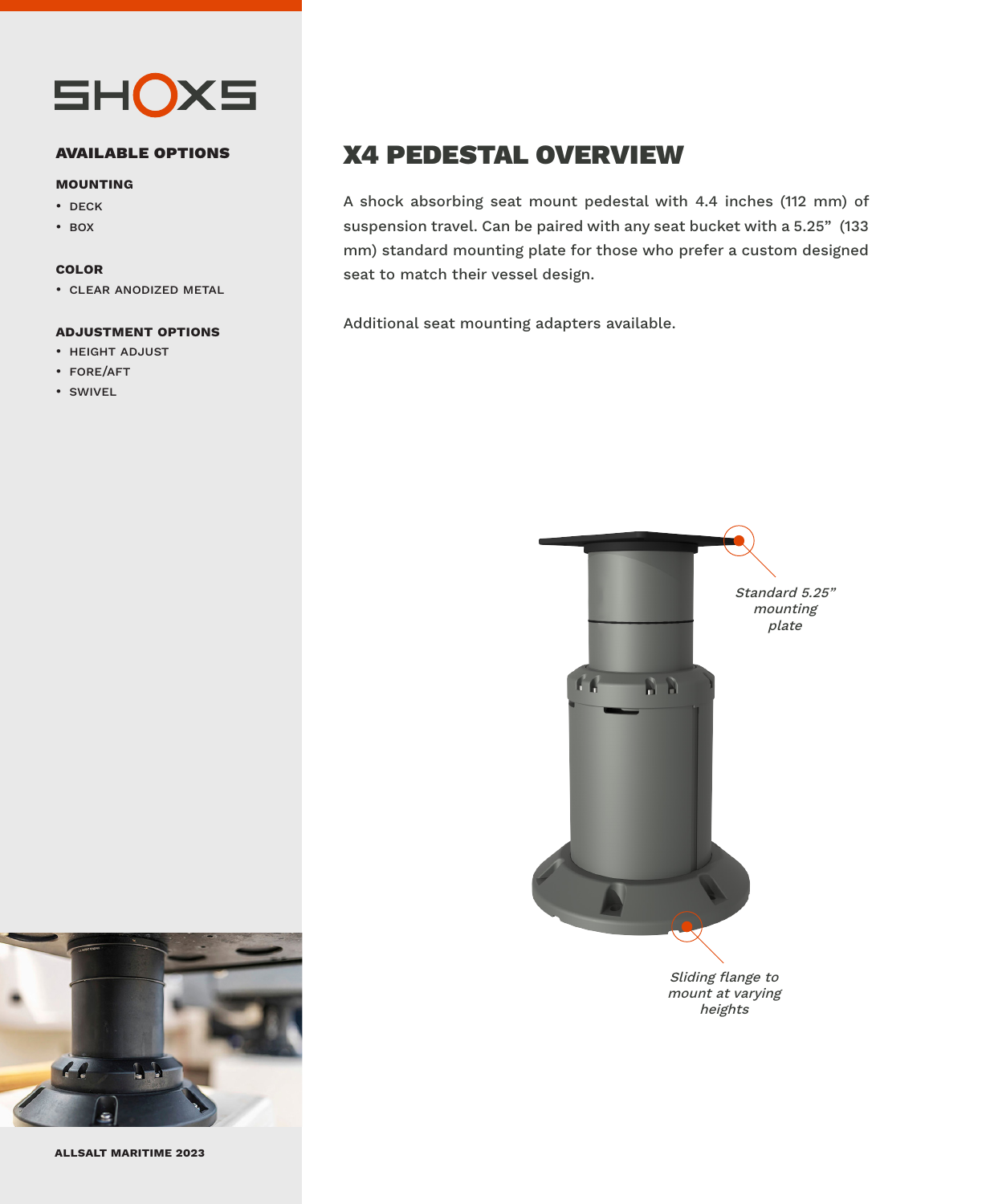**pedestal**

PEDESTAL | RECREATIONAL

**Recreational** 



### SPECIFICATIONS: SHOXS X4 PEDESTAL

| <b>SUSPENSION TRAVEL</b> | 112 mm / 4 in           |
|--------------------------|-------------------------|
| <b>BASE WEIGHT</b>       | 9 kg / 20 lb            |
| <b>MATERIAL</b>          | CNC Aluminum, 316 SS    |
| <b>FINISH</b>            | Hard Anodized: Aluminum |